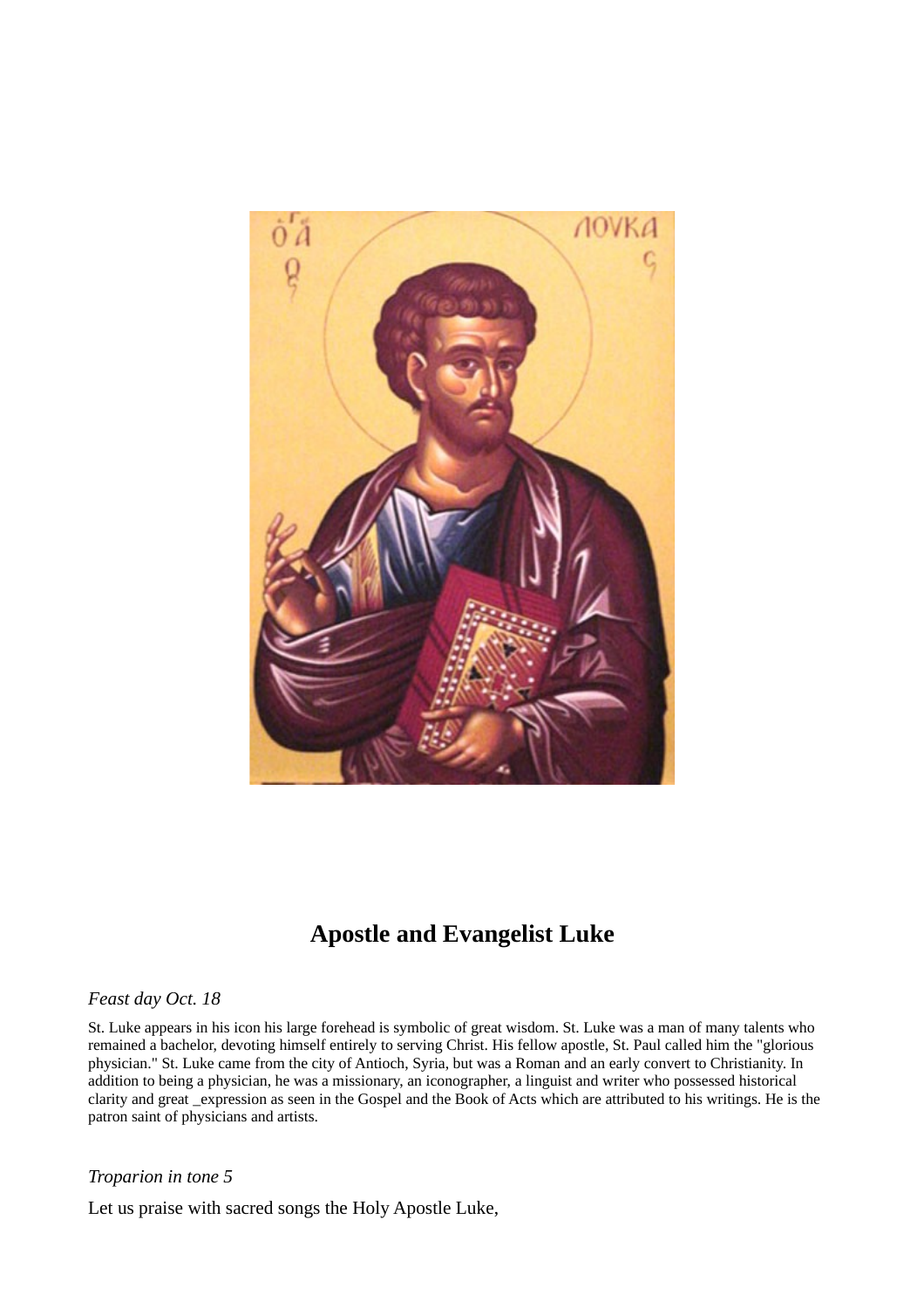The recorder of the Joyous Gospel of Christ, And the scribe of the Acts of the Apostles, For his writings are a testimony of the Church of Christ: He is the Physician of human weaknesses and infirmities. He heals the wounds of our souls, And constantly intercedes for our salvation!

## *Kontakion in tone 4*

You became a disciple of God the Word, With Paul you enlightened all the world, Casting out its darkness by composing the Holy Gospel of Christ.



*Apostle and Evangelist Luke, the first iconographer*

The holy, glorious and all-laudable Apostle and Evangelist Luke is the [author](http://orthodoxwiki.org/Evangelist) of the [Gospel of](http://orthodoxwiki.org/Gospel_of_Luke) [Luke,](http://orthodoxwiki.org/Gospel_of_Luke) the companion of the Apostle Paul [\(Phil](http://orthodoxwiki.org/Book_of_Philemon) 1:24, [2 Tim](http://orthodoxwiki.org/index.php?title=II_Timothy&action=edit) 4:10-11), and is numbered among the [Seventy Apostles.](http://orthodoxwiki.org/Apostles#The_Seventy) He was a native of Syrian [Antioch](http://orthodoxwiki.org/Church_of_Antioch) and a physician, and is the founder of [iconography.](http://orthodoxwiki.org/Iconography)

His emblem is the calf, the third symbolical beast mentioned by [Ezekiel](http://orthodoxwiki.org/index.php?title=Book_of_Ezekiel&action=edit) (1:10), which is a symbol of [Christ'](http://orthodoxwiki.org/Christ)s sacrificial and [priestly](http://orthodoxwiki.org/Priest) office, as pointed out by St. [Irenaeus.](http://orthodoxwiki.org/Irenaeus_of_Lyons) His [feast days](http://orthodoxwiki.org/Feast_day) are celebrated on [October 18;](http://orthodoxwiki.org/October_18) on [April 22](http://orthodoxwiki.org/April_22) with Apostles [Nathaniel](http://orthodoxwiki.org/Apostle_Nathaniel) and [Clement;](http://orthodoxwiki.org/Apostle_Clement) on [June 20](http://orthodoxwiki.org/June_20) on which day his [relics,](http://orthodoxwiki.org/Relics) among others, were translated to the [Church of the Holy Apostles](http://orthodoxwiki.org/Church_of_the_Holy_Apostles_(Constantinople)) in Constantinople; and on [January 4,](http://orthodoxwiki.org/January_4) the [synaxis](http://orthodoxwiki.org/Synaxis) of the Seventy.

[Saint](http://orthodoxwiki.org/Saint) Luke, was of Greek origin born in the Hellenistic city of Antioch, [\[1\]](http://orthodoxwiki.org/Apostle_Luke#cite_note-0) and was extremally educated. His studies included Greek philosophy, medicine, and art in his youth. He was also a professional physician. St. Luke came to Jerusalem where he came to believe in the [Lord.](http://orthodoxwiki.org/Jesus) He and [Cleopas](http://orthodoxwiki.org/Apostle_Cleopas) met the [resurrected](http://orthodoxwiki.org/Resurrection) Lord on the road to Emmaus (Luke 24).

After [Pentecost,](http://orthodoxwiki.org/Pentecost) Luke returned to Antioch and worked with the Apostle Paul, traveling with him to Rome, and [converting](http://orthodoxwiki.org/Conversion) [Jews](http://orthodoxwiki.org/Judaism) and [pagans](http://orthodoxwiki.org/Pagan) to the Christian Faith. "Luke, the beloved physician, ... greets you," writes the Apostle Paul to the Colossians [\(Colossians](http://orthodoxwiki.org/index.php?title=Colossians&action=edit) 4:14). At the request of Christians, St. Luke wrote his [Gospel](http://orthodoxwiki.org/Gospel) in the first century. According to some accounts this [took](http://orthodoxwiki.org/Timeline_of_Church_History)